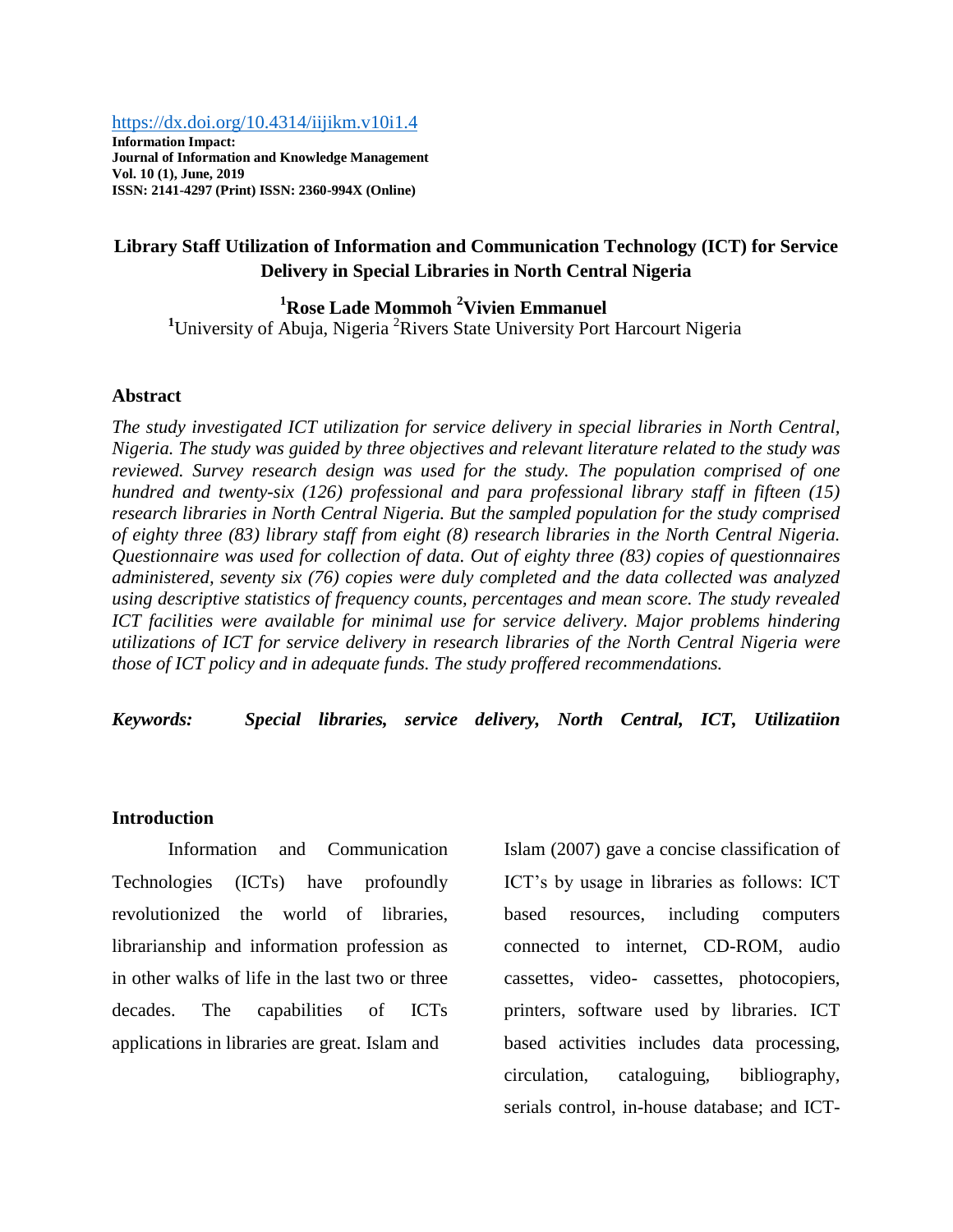based library services including CD-ROM searching, online information service, news clipping, scanning service, online reservation services. The benefits of ICT in libraries are numerous. They include; better service delivery to library users, more efficient utilization of library resources, provision of services to both local and global community, as well as more effective way of fulfilling the colossal information needs emerging in the information age (Maxwell, 2011) further stated that the use of ICT in the libraries has tremendously changed the management of resources or housekeeping operations as well as the way services are delivered. The ICT application tools are integrated library systems that are largely used in housekeeping operations, like acquisition, cataloguing, circulation control, serials control. Internet has been used extensively as a resource as well as a tool to deliver library and information needs of the user

The essence of ICT utilization for service delivery in libraries is to improve the quality of services rendered by staff to the library users in order to improve research. ICT in libraries enhance the conduct of research since library staff and users conduct research. Okezie (2009) stated that research is such that, irrespective of one's

sophistication and the nature of the investigation, it is not possible to conduct research today without relying on one form of ICT or the other.

ICT in libraries enhance a lot of library services and operations which are better information delivery and access to library services, improved and ensure effective services and increased transparency between the library staff and users which will help in sustaining growth and development (Akintunde 2004). The use of ICT in libraries facilitates cross collaboration and coordination among library management and library staff and ensures easier, faster and appropriate decision making process and planning. This will reduce waste, save time and encourage simple, morale, accountable, responsive and transparent conduct in the delivery of library services (Oketunji, 2002).

Akintunde (2004) stressed that ICT has become an indispensable tool to librarians in the provision of timely information to users and in fact, to the progress of librarianship as a profession. Research has revealed how ICT utilization is fast improving service delivery in special libraries worldwide. With regards to library services, ICT facilities are increasingly becoming veritable tools in enhancing effective services delivery in the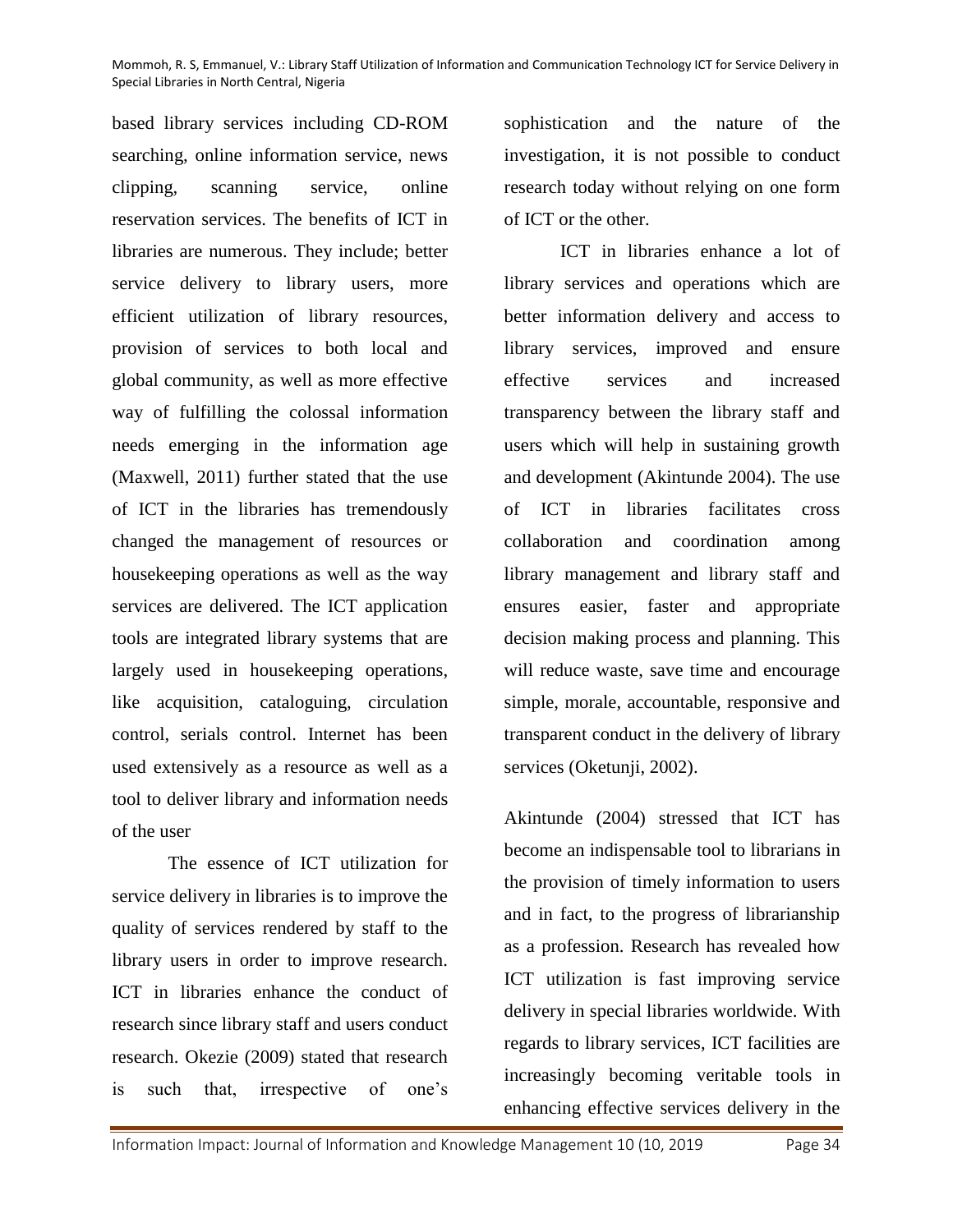modern libraries and information centers (Mohammed 2000). The capability of internet for instance, has improved the access to worldwide information resources. The internet is a tremendous potential for improving service delivery. Not to talk of the capability of the e-mail this has improved communication between the publishers, library users and colleagues, the capability of computer for information storage and retrieval in the library.

 Another benefit of ICT in libraries relates to resources sharing. The capability of ICT facilities such as the online public Access catalogue (OPAC) enhance access to the resources of other libraries in any part of the world and CD- ROM databases provides access to resources in related subject areas which help libraries to deliver better services. Akintunde (2004) also stated that libraries use ICT in several ways, which include library management and administration; processing of library materials; developing on-line resources; accessing on-line resources; developing offline resources; accessing offline-resources;

provision of regular library services to users; inter-library cooperation and lending and videoconferencing. Special libraries are set up to provide information service in support of research. According to Aina (2004) librarians in special libraries are involved in researching and finding answers for the client rather than client seeking for information with the assistance of the library. How well the special libraries are able to realize this objective in digital age depends on the type of functional ICT facilities that are available and used. It was observed in the course of this study that libraries before now have tried to get the latest information and have attempted to improve their service delivery but all efforts have not yielded the required results because of none availability of information and communication technology at the time. With the advent of ICT and other telecommunication facilities libraries are expected to improve their service delivery by using them. Therefore this study investigates the extent of ICT utilization for service delivery in special libraries in North Central Zone of Nigeria.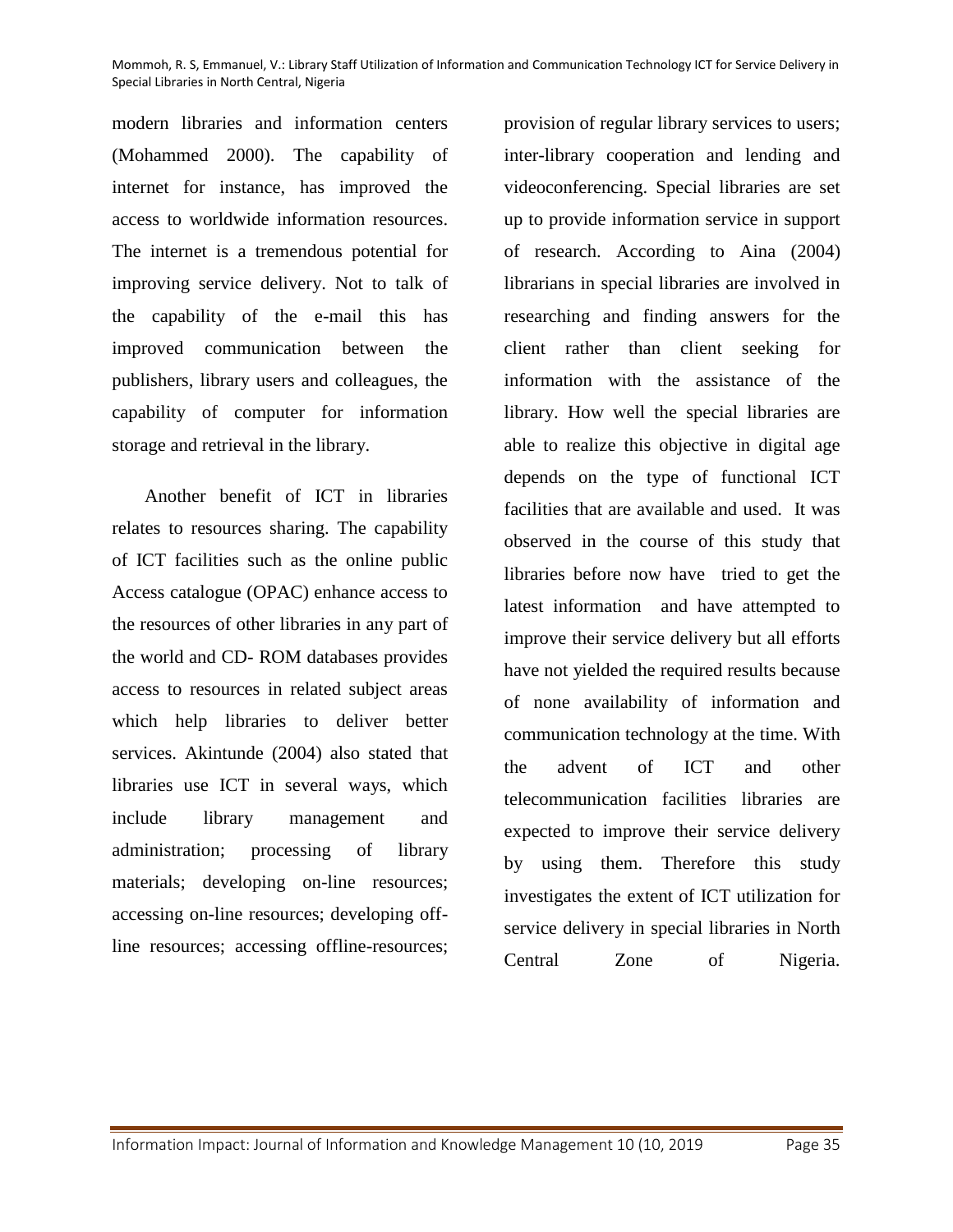## **Objectives of the study**

The specific objectives of the study were to:

1. Determine the ICT facilities available for service delivery in special libraries in North Central Zone Nigeria.

## **Literature review**

Different types of ICT facilities are available and use in all types of libraries, for the purposes of capturing, processing, storage, retrieval and dissemination of information. The diversity of ICT available in libraries was captured by Achebe (2005) who identified radio, television, cellular phone, satellite systems, computer keyboards, central processor, modern, telephone line, software and networks such as Local Area Networks (LAN) and Wide Area Network (WAN) as its constituents. Daniel, Oketunji, Okojie and Abdulsalam (2003) have observed that the information technologies found in libraries today is a combination of computers, storage media and

- 2. Investigate the extent of ICT utilization for service delivery in special libraries in North Central Zone Nigeria.
- 3. Find out the problems associated with the use of ICT for service delivery in special libraries in North Central Zone Nigeria.

telecommunications. In other words computers provide the processing, storage and retrieval capabilities of information in the library while telecommunication provides the capabilities for the transfer and of communication of data (information) from one workstation to another in the library. In the word of Cholin (2001) "ICT encompasses a range of modern technologies and their applications, including all aspects of the use of computers, micro-electronic devices, satellite and communication technology". Oketunji (2001) stated that ICT available for library use include: personal computers, CD-ROM, telefascimile (fax) network;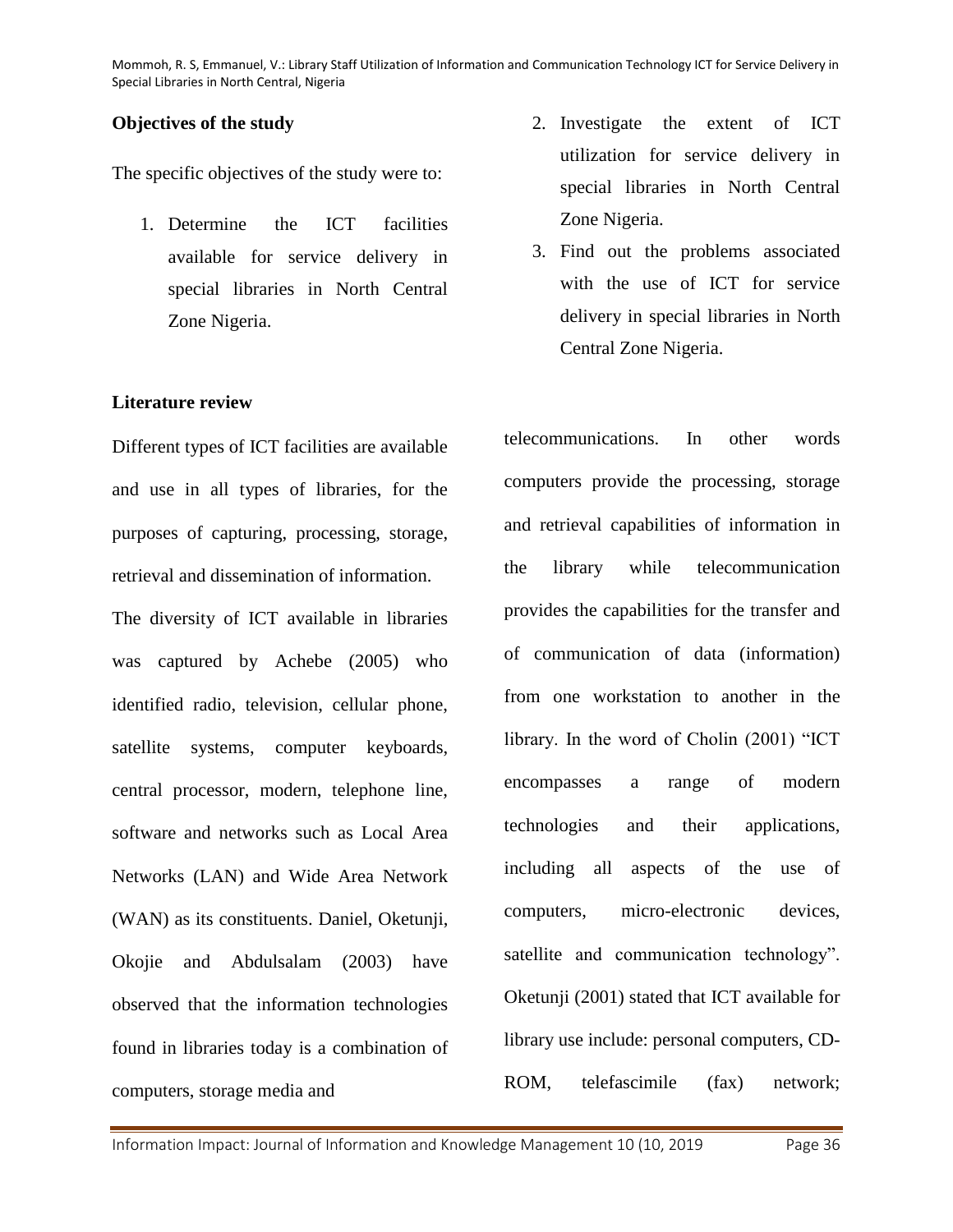electronic copying (scanning); and internet. Daniel and Mathew (2000) described the new development as tools for information delivery in the new millennium. Aina (2004) viewed information communication technology (ICT) used in libraries for handling, acquiring, processing, storing and disseminating information to include computers, on-line searching, CD-ROMs and internet. Ukwungwu (2004) in like manner describe ICT in libraries as internet, world, worldwide web (www), e-mail, and telephone.

Faboyinde (2006) reported of computers, Local Area Network, software, and internet services available in some special libraries in Lagos and Ibadan. Some of the special libraries includes: International Institute of Tropical Agriculture (IITA), Ibadan; Nigerian Institute of economic and Social Research (NISER) Ibadan, The Development Centre Ibadan, National Centre for Economic Management and

Administration (NCEMA) Bodija, Ibadan. Mommoh (2006) surveyed twenty three (23) special libraries in Abuja and reported that computers and internet services were available in some of the libraries surveyed. Furthermore, Igben and Akobo (2007) reported availability of ICT such as computers, Local Area Network, software and internet access in some special libraries in Rivers State.

Islam amd Islam (2007) conducted a research study and presented how ICT utilization has improved service delivery to library users in Bangladesh. That the international Centre for Diarrhea Diseases research in Bangladesh (ICCDRB, library) is the pioneer in computerization of information system in Bangladesh. It initiated the programme in 1985. At present information system unit (LISU) of ICCDRB has 13 computers and among them 12 computers are connected with internet. The LISU provides internet facilities free of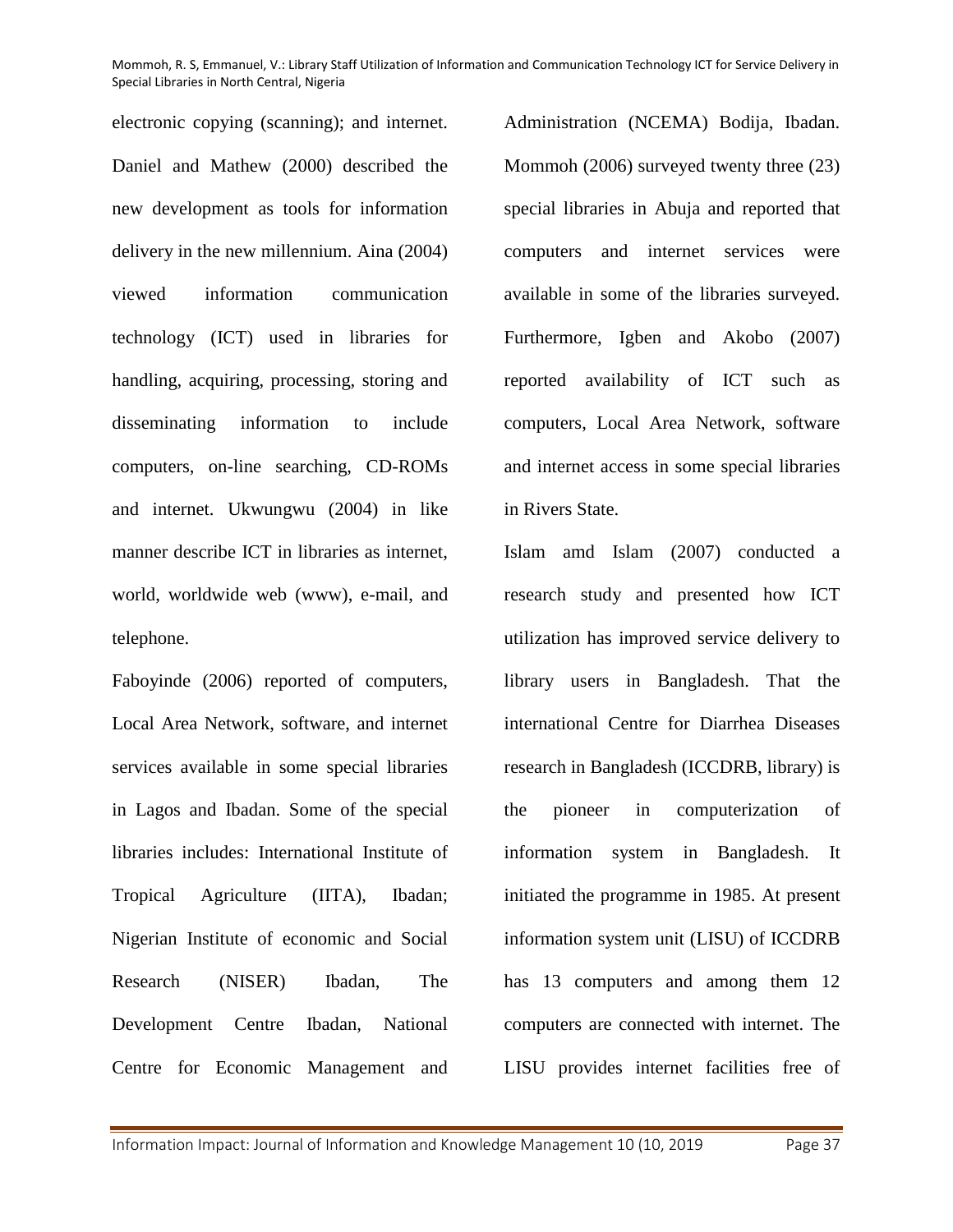charge to library users. The library is connected to databases such as PO PLINE and MEDLINE.

Islam and Islam (2007) further mentioned universities libraries in Bangladesh where ICT are being utilized and services delivery are being improved. Such libraries includes North-South university library (NSU,L); The Independent University, Bangladesh library (IUB Library) East-West University library (EWU, Library) Dhake University library (DUL), Bangladesh University of Engineering and Technology (BUET) Library ; Jahangir agar University library, Bangladesh National Scientific and Technical Documentation Centre (BANSDOC); community Development library (CDL). In these libraries there are computers connected to internet, CD ROM, Audio cassettes, photocopiers printers, software such as GLAS, CDS/ISIS, (Alice for windows).These libraries use ICT in activities such as data processing,

bibliography, Serials central and creation of in-house database. The ICTs are used to provide CD-ROM searching, online searching, online networking, and online information services.

In another study by Mairaj and EL-hadi (2012), conducted a research on the availability and use of ICT resources in medical libraries in Pakistan. They reported that ICT resources used in these medical libraries include computers, scanners, DVD barcode reader, fax machine, multi-media projectors, software and databases, internet access, and library website. Digital subscriber's lines are mostly used in this library. Some empirical studies on the use of ICT for library services in special libraries in the North Central Zone of Nigeria have been conducted. Mommoh, (2006) studied application of computer to special library services in the federal capital territory. Twenty- three special libraries were surveyed. Questionnaire was designed to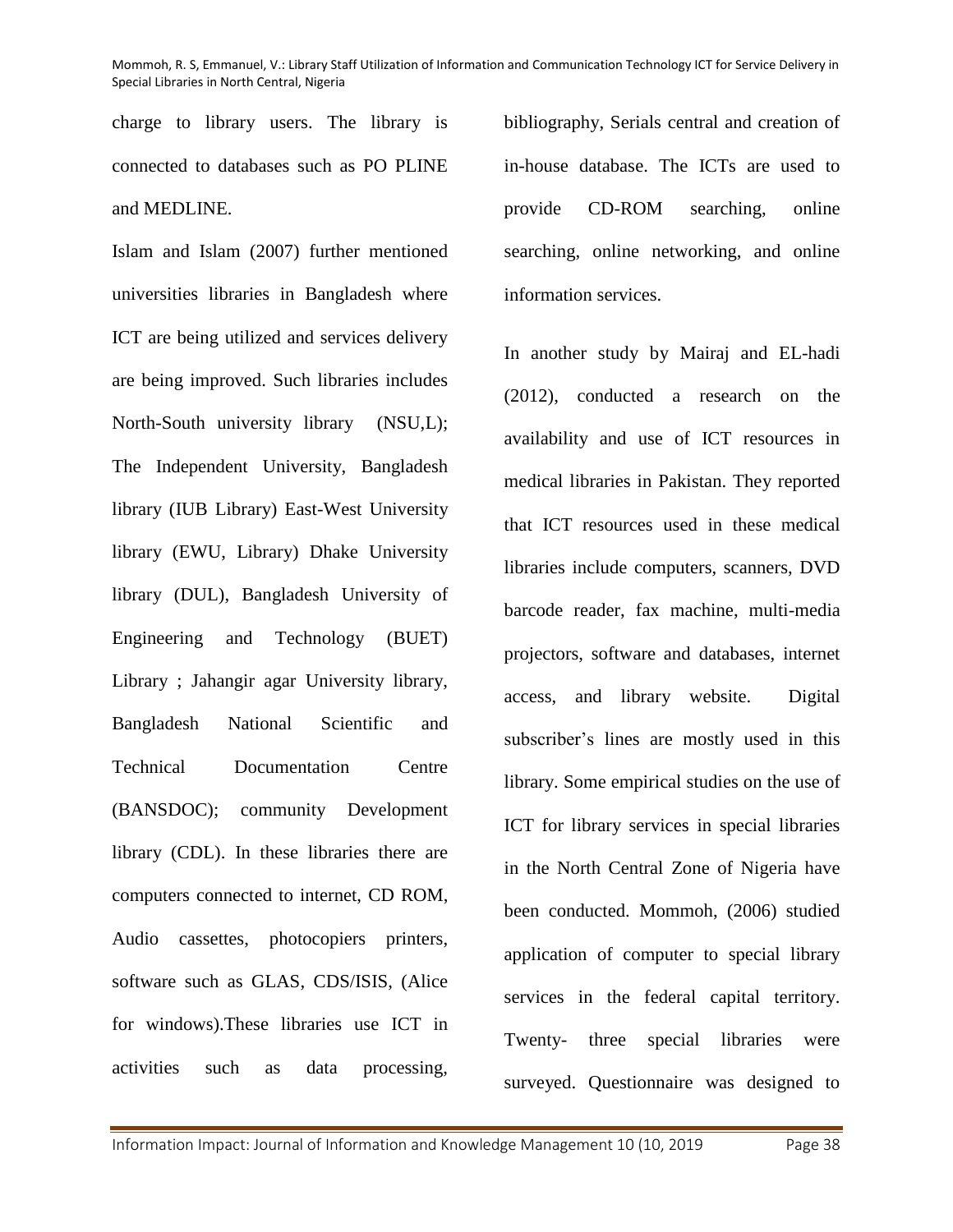acquire the data for the study. Frequency count and simple percentage were used to analyze the data collected. The finding revealed that out of twenty three (100%) special libraries only nine (39%) had used computer for some library services. The major problem was inadequate fund to procure computers, maintenance and staff training.

Several problems are faced with the utilization of ICT in special libraries. Oketunji (2003) stated that inadequate fund to handle hardware, software installation and maintenance of these facilities is a problem. Some special and research libraries are poorly funded by their parent organizations and this has resulted in failure of these tools. According to Maxwell (2011) lack of suitable infrastructure for the operation of ICT in special and research libraries in Nigeria is an identified problem. It is on

### **Methodology**

Survey research design was used for this study. The population comprised of one

record that the new technologies need adequate equipment to function efficiently and effectively. And part of this is infrastructure is built on uninterrupted power supply. This element is an issue in the operation of ICT in the developing world. Maxwell further identified unskilled man power, lack of zeal, and commitment in the implementation of ICT running the in-house chores in the special libraries on the part of government and management of these Institutes and Ministries. Fanimehin (2008) identified librarian perception, vested interest of the head of department where the library is, poor funding, and lukewarm attitudes of umbrella organizations and lack of clear-cut policy on ICT usage in libraries as some of the problems faced by special libraries in the utilization of ICT for service delivery.

Hundred and twenty-six (126) professional and para professional library staff in fifteen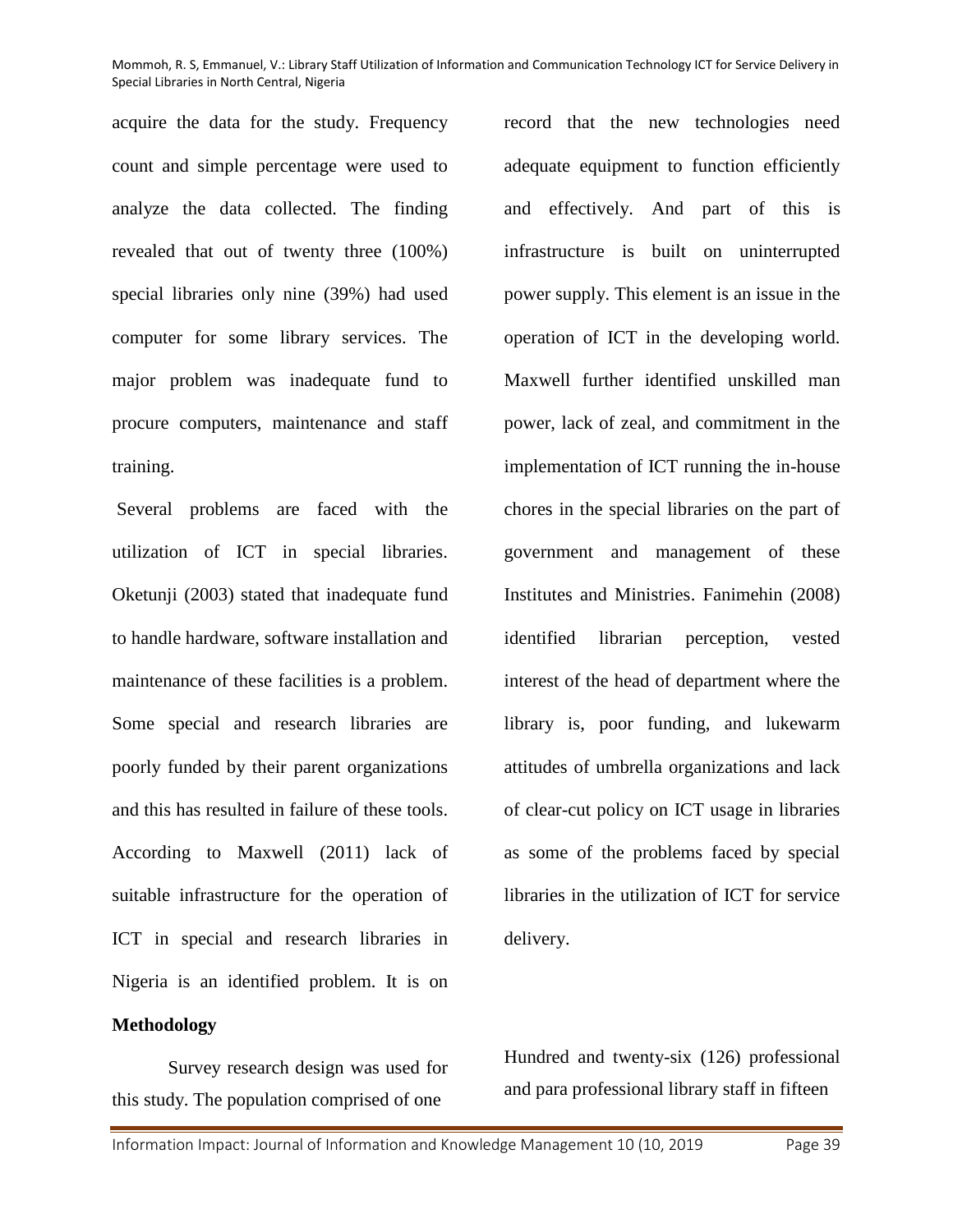(15) research libraries in North Central Nigeria, but purposive sampling technique was used to select eight (8) special libraries that constitute the sample for the study with a population of eight three (83) library staff. The eight special libraries sampled include; Institute for Peace and Conflict Resolution Library, Abuja (7); National Mathematical Centre Library, Abuja (6); Raw Materials Research and Development Council Library, Abuja (9); Fisheries Research Institute Library, New Bussa (6); National Institute for Policy and Strategic Studies Library,

Jos(22); National Veterinary Research Institute Library, Jos(16); Agriculture and Rural Management Training Institute Library, Ilorin(5) and Nigerian Store Product Research Institute Library, Ilorin  $(12)$ .

Questionnaires used in data collection were retrieved from professional and non – professional library staff. The data relating to the research questions were analyzed using descriptive statistics.

### **Presentation of Results**

A total of eighty-three (83) copies of questionnaires were administered and seventy six (76) respondents duly completed the questionnaires.

Research Question 1: what is the extent of information communication technologies available for service delivery in special libraries in North Central Nigeria?

# **Table.1: Library staff response on available of Information Communication Technologies for service delivery in special Libraries in North Central Zone of Nigeria.**

| <b>ICT</b> facilities  | <b>Available</b> | <b>Not</b>       |    | <b>Decision</b>  |
|------------------------|------------------|------------------|----|------------------|
|                        |                  | <b>Available</b> |    |                  |
| Computer               | 75 (98.7%)       | $(1.3\%)$<br>1   | 76 | Available        |
| <b>Internet</b>        | 53 (69.9%)       | $23(30.3\%)$     | 76 | <b>Available</b> |
| <b>CD-ROMs</b>         | $43(56.6\%)$     | $27(35.5\%)$     | 76 | <b>Available</b> |
| <b>Printers</b>        | $62(81.6\%)$     | $14(18.4\%)$     | 76 | <b>Available</b> |
| <b>Digital Cameras</b> | $14(18.4\%)$     | $62(81.4\%)$     | 76 | <b>Available</b> |
| <b>Video cassette</b>  | $35(46.0\%)$     | 41 $(53.9\%)$    | 76 | <b>Available</b> |
| <b>Photocopier</b>     | 58 (76.3%)       | $18(23.7\%)$     | 76 | <b>Available</b> |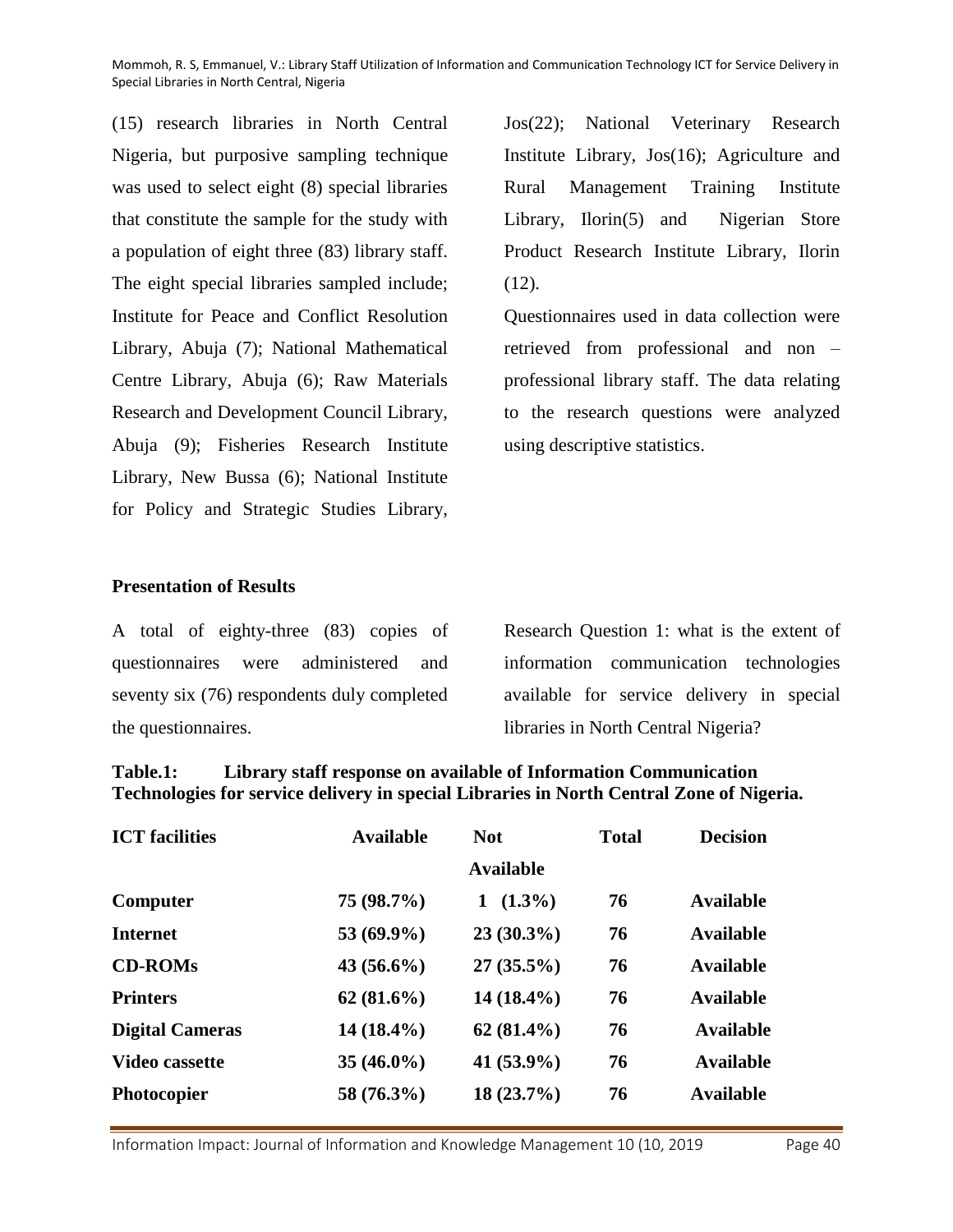| <b>Scanner</b>                 | 49 (64.5%)    | $27(35.5\%)$  | 76   | <b>Available</b> |
|--------------------------------|---------------|---------------|------|------------------|
| <b>Email</b>                   | $51(67.1\%)$  | $25(32.9\%)$  | 76   | <b>Available</b> |
| <b>Electronic Data Base</b>    | 47 $(61.8\%)$ | $29(38.2\%)$  | 76   | <b>Available</b> |
| <b>Flash Drives</b>            | $22(28.9\%)$  | $54(71.1\%)$  | 76   | <b>Available</b> |
| <b>Projector Screen</b>        | 44 (57.9%)    | $32(42.1\%)$  | 76   | <b>Available</b> |
| <b>Server</b>                  | 52 $(68.4\%)$ | $24(31.6\%)$  | 76   | <b>Available</b> |
| <b>Video players/recorders</b> | $32(42.1\%)$  | $41(53.9\%)$  | 76   | <b>Available</b> |
| <b>Television</b>              | $26(34.2\%)$  | $42(55.3\%)$  | 76   | <b>Available</b> |
| <b>Telephone</b> (intercom)    | $32(42.1\%)$  | 44 (57.9%)    | 76   | <b>Available</b> |
| <b>Modem</b>                   | $24(31.6\%)$  | 52 $(68.4\%)$ | 76   | <b>Available</b> |
| <b>Software</b><br>Library     | 49 $(64.5\%)$ | $27(35.5\%)$  | 76   | <b>Available</b> |
| <b>Application</b>             |               |               |      |                  |
| <b>OPAC</b>                    | $42(55.3\%)$  | $34(44.7\%)$  | 76   | <b>Available</b> |
| Radio                          | $18(23.7\%)$  | 58 (76.3%)    | 76   | <b>Available</b> |
| <b>Total</b>                   | 828           | 692           | 1520 |                  |

The result in table 1 shows the number of ICT available in special libraries of the the North Central Zone of Nigeria. Computers 75 (98.7%), Internet 53 (69.7%) CDROM 43 (56.6%), Printers 62 (81.6%), Photocopiers 58 (76.3%), Scanner 49 (64.5%), Email 51 (67.1%), Electronic Database 47 (61.8%), Projector Screen 44 (57.9%), Server 52 (68.4%), Library Staff Application (64.5%) and OPAC (55.3%) were accessed by library staff to be available. The available ICT can be said to

be above average. Other ICT such as Digital camera 14 (18.4%), Flash drive 22 (28.9%), Video players/recorders 32 (42.1%), Television 26 (34.2%), Telephone (intercom) 32 (42.1%), Modem 24 (31.6%) and radio 18 (23.7%) were equally accessed by library staff be available but low. The deduction from this analysis was that ICT available for service delivery in special libraries in North Central Nigeria could translate into more and better use for service delivery.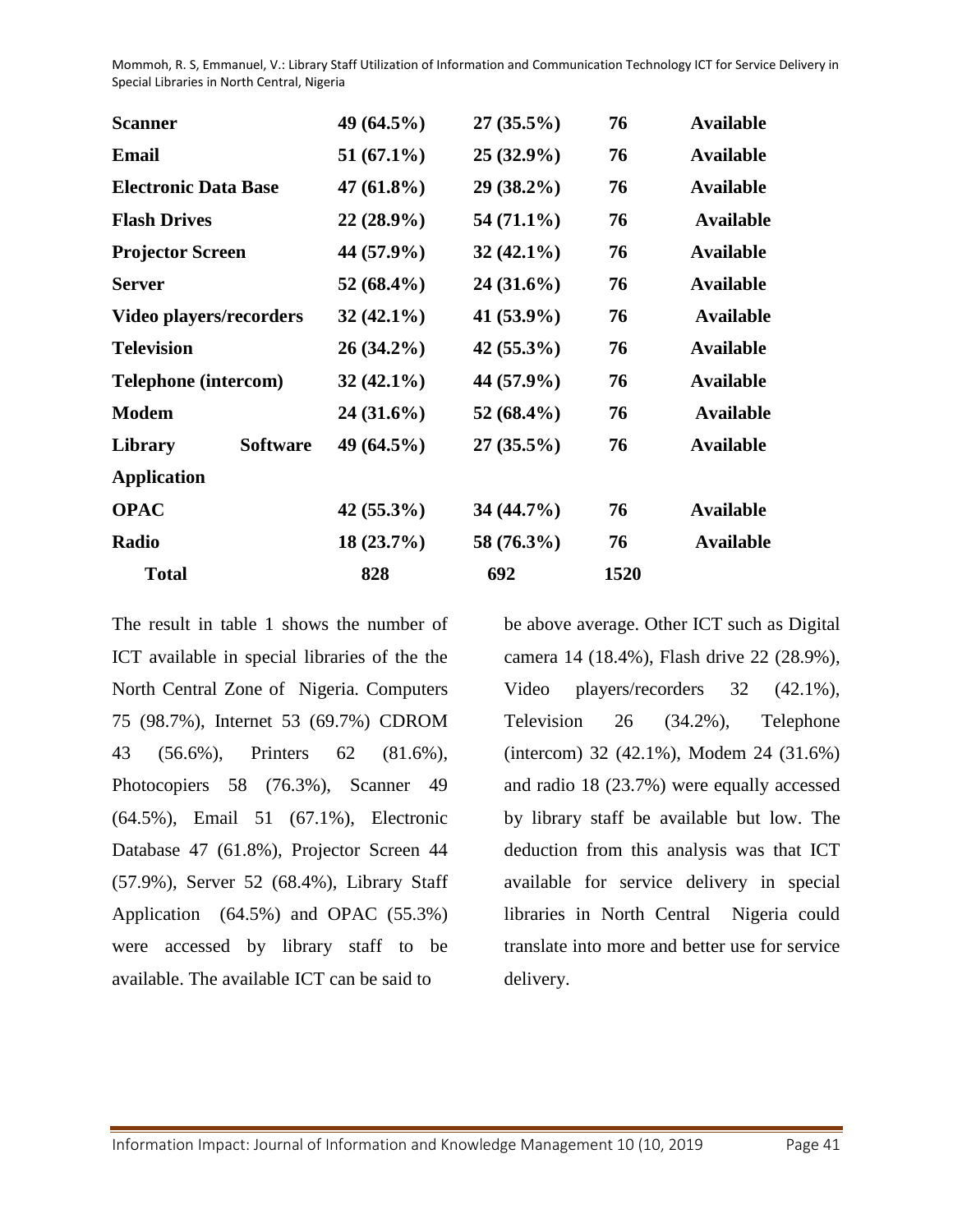**Research Question 2: What is the extent of library staff utilizsation of ICT for service** 

**delivery in special libraries in North Central Zone of Nigeria.**

**Table.2: Responses of library staff on the extent of ICT utilization for service delivery in the special libraries, of North Central Nigeria.**

| S/N<br>$\mathbf 0$ | Library<br><b>Services</b> | <b>VHE</b>  | HE         | LE         | VL           | <b>MEAN</b> | <b>DECISIO</b><br>$\mathbf N$ |
|--------------------|----------------------------|-------------|------------|------------|--------------|-------------|-------------------------------|
|                    | <b>Acquisition</b>         | $7(9.2\%)$  | 14         | 33         | $22(28.9\%)$ | 2.1         | Low                           |
| 1.                 |                            |             | $(18.4\%)$ | $(43.4\%)$ |              |             | extent                        |
|                    | <b>Cataloguing and</b>     | $5(6.6\%)$  | 24         | 16         | 31 (40.8%)   | 2.0         | Low                           |
| 2.                 | classification             |             | $(31.6\%)$ | $(21.1\%)$ |              |             | extent                        |
|                    | <b>Circulation</b>         | 17          | 19         | 27         | $13(17.1\%)$ | 2.5         | High                          |
| 3.                 | services                   | $(22.4\%)$  | $(25.0\%)$ | $(35.5\%)$ |              |             | extent                        |
| 4.                 | <b>Serial control</b>      | $9(11.8\%)$ | 33         | 22         | $12(15.8\%)$ | 2.5         | High                          |
|                    |                            |             | $(43.4\%)$ | $(28.9\%)$ |              |             | extent                        |
| 5.                 | <b>Reference</b>           | $5(6.6\%)$  | 11         | 38         | 22 (28.9%)   | 2.0         | Low                           |
|                    | service                    |             | $(14.5\%)$ | $(50.0\%)$ |              |             | extent                        |
| 6.                 |                            |             |            |            | 34 (44.3%)   | 1.8         |                               |
|                    | <b>Inter library</b>       | $5(6.6\%)$  | 8          | 29         |              |             | Low                           |
| 7.                 | cooperation                |             | $(10.5\%)$ | $(38.2\%)$ | 17(2)        | 2.2         | extent                        |
|                    | <b>Selective</b>           | $6(7.9\%)$  | 23         | 30         |              |             |                               |
|                    | dissemination              |             | $(30.3\%)$ | $(39.5\%)$ | $12(15.8\%)$ | 2.4         | Low                           |
| 8.                 | information                | 11          |            |            |              |             | extent                        |
|                    | <b>Current</b>             | $(14.5\%)$  | 22         | 31         | $13(17.1\%)$ | 2.6         | Low                           |
| 9.                 | awareness                  |             | $(28.9\%)$ | $(40.8\%)$ |              |             | extent                        |
|                    | services                   | 13(17%)     | 36         | 14         | $33(43.4\%)$ | 2.1         | High                          |
| 10.                | <b>Accessing online</b>    |             | $(47.4\%)$ | $(18.4\%)$ |              |             | extent                        |
|                    | resources                  | 14          | $7(9.2\%)$ | 22         | 34 (44.7%)   | 2.1         | Low                           |
| 11.                | <b>Accessing</b>           | $(18.4\%)$  |            | $(28.9\%)$ |              |             | extent                        |
|                    | offline resources          | $8(10.5\%)$ | $5(6.6\%)$ | 29         | 22 (28.9%)   | 2.0         | Low                           |
| 12.                | <b>Developing</b>          |             |            | $(38.2\%)$ |              |             | extent                        |
|                    | online resources           | 11          | $5(6.6\%)$ |            |              |             | Low                           |
|                    | <b>Developing</b>          | $(14.5\%)$  |            | 38         |              |             | extent                        |
|                    | offline resources          |             |            | $(50.0\%)$ |              |             |                               |
|                    |                            |             |            |            |              |             |                               |

The analysis on ICT utilization for service delivery in special libraries of North Central Zone Nigeria shows that services such as acquisition 2.1, cataloging and classification 2.0, inter library loan 1.8, selective dissemination of information 2.2, current awareness 2.4, accessing offline resources 2.1, developing online resources 2.1 and developing offline resources 2.0 were all accessed by library staffs to be low except for circulation 2.5, reference 2.5 and accessing online resources 2.6 that were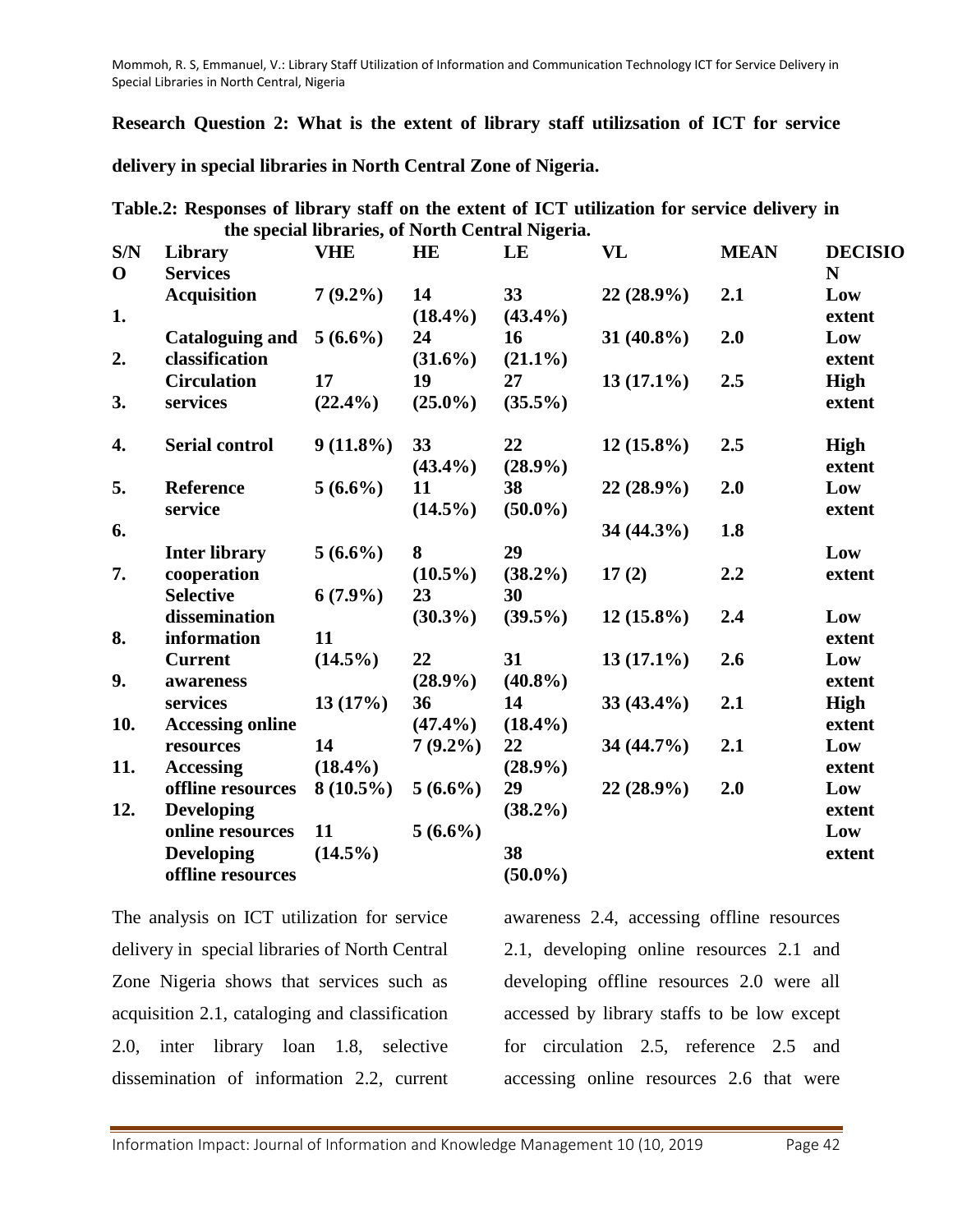accessed by the library staff to be high. The utilization of ICT for the majority of the service delivery in the special libraries was low and the few services that were accessed to be high were just a little above average. The library staff utilization of ICT for service delivery in the special libraries of the

North Central Nigeria could not be said to be of optimum extent as indicated in table 2. On the basis of the analysis it could be concluded that ICT was minimally utilized in the service delivery of the special libraries by the staff.

### **Research Question 3: What is the extent of problems associated with the use of ICT for**

#### **service delivery in special libraries in the North Central Zone of Nigeria?**

| S/No | <b>Problems associated VHE</b><br><b>With Utilization</b>            |             | <b>HE</b> | LE                              | VLE                                       | <b>MEAN</b> | <b>DECISION</b>    |  |
|------|----------------------------------------------------------------------|-------------|-----------|---------------------------------|-------------------------------------------|-------------|--------------------|--|
| 1.   | Inadequate                                                           | 48          | 24        | 2                               | 2                                         | 3.2         | <b>High Extent</b> |  |
|      | telecommunication                                                    |             |           | $(63.2\%)$ $(31.6\%)$ $(2.6\%)$ | $(2.6\%)$                                 |             |                    |  |
|      | facilities in the library                                            |             |           |                                 |                                           |             |                    |  |
| 2.   | <b>Erratic power</b>                                                 | 40          | 33        | 3                               | $\mathbf 0$                               | 3.4         | <b>High extent</b> |  |
|      | supply                                                               |             |           | $(52.6\%)$ $(43.4\%)$ $(3.9\%)$ | $(0\%)$                                   |             |                    |  |
| 3.   | Low level of ICTs                                                    | $5^{\circ}$ | 11        | 38                              | 22                                        | 2.0         | <b>Low Extent</b>  |  |
|      | skills of staff                                                      |             |           | $(5.6\%) (14.5\%) (50.0\%)$     | $(28.9\%)$                                |             |                    |  |
| 4.   | <b>Staff resistance to ICT 7</b>                                     |             | 14        | 33                              | 22                                        | 2.1         | <b>Low Extent</b>  |  |
|      | introduction in libraries $(9.2\%)$ $(18.4\%)$ $(43.4\%)$ $(28.9\%)$ |             |           |                                 |                                           |             |                    |  |
| 5.   | <b>Lack of ICT policy</b>                                            | 47          | <b>26</b> | - 1                             | 2                                         | 3.6         | <b>High Extent</b> |  |
|      |                                                                      |             |           |                                 | $(61.8\%)$ $(34.2\%)$ $(1.3\%)$ $(2.6\%)$ |             |                    |  |
| 6.   | <b>Frequent changes and</b>                                          |             | 26        | 43<br>6                         | -1                                        | 3.2         | <b>High Extent</b> |  |
|      | modification of ICTs                                                 |             |           |                                 | $(34.2\%)$ $(56.6\%)$ $(7.9\%)$ $(1.3\%)$ |             |                    |  |
| 7.   | <b>Inadequate funds to</b>                                           | 47          | 27        | $\overline{2}$                  | $\bf{0}$                                  | 3.6         |                    |  |
|      |                                                                      |             |           |                                 |                                           |             | <b>High Extent</b> |  |
|      | acquire ICT resources $(61.8\%)$ $(35.3\%)$ $(2.6\%)$                |             |           |                                 | $(0\%)$                                   |             |                    |  |
| 8.   | <b>Inadequate ICT</b>                                                | 42          | 28        | 6                               | 0                                         | 3.5         | <b>High Extent</b> |  |
|      | infrastructure (low $(55.3\%) (36.8\%)$                              |             |           | $(7.9\%)$                       | $(0\%)$                                   |             |                    |  |
|      | internet connectivity                                                |             |           |                                 |                                           |             |                    |  |
|      | inadequate number of                                                 |             |           |                                 |                                           |             |                    |  |
|      | personal computers                                                   |             |           |                                 |                                           |             |                    |  |
|      | and peripherals etc.)                                                |             |           |                                 |                                           |             |                    |  |

Problems associated with the utilization of ICT in service delivery in research institute libraries of the North Central Nigeria revealed that inadequate telecommunication facilities in the library 3.2, erractic power supply 3.4, lack of ICT policy 3.6, frequent changes and modifications of ICTs 3.2, inadequate fund to acquire ICT resources 3.6 and inadequate ICT infrastructure such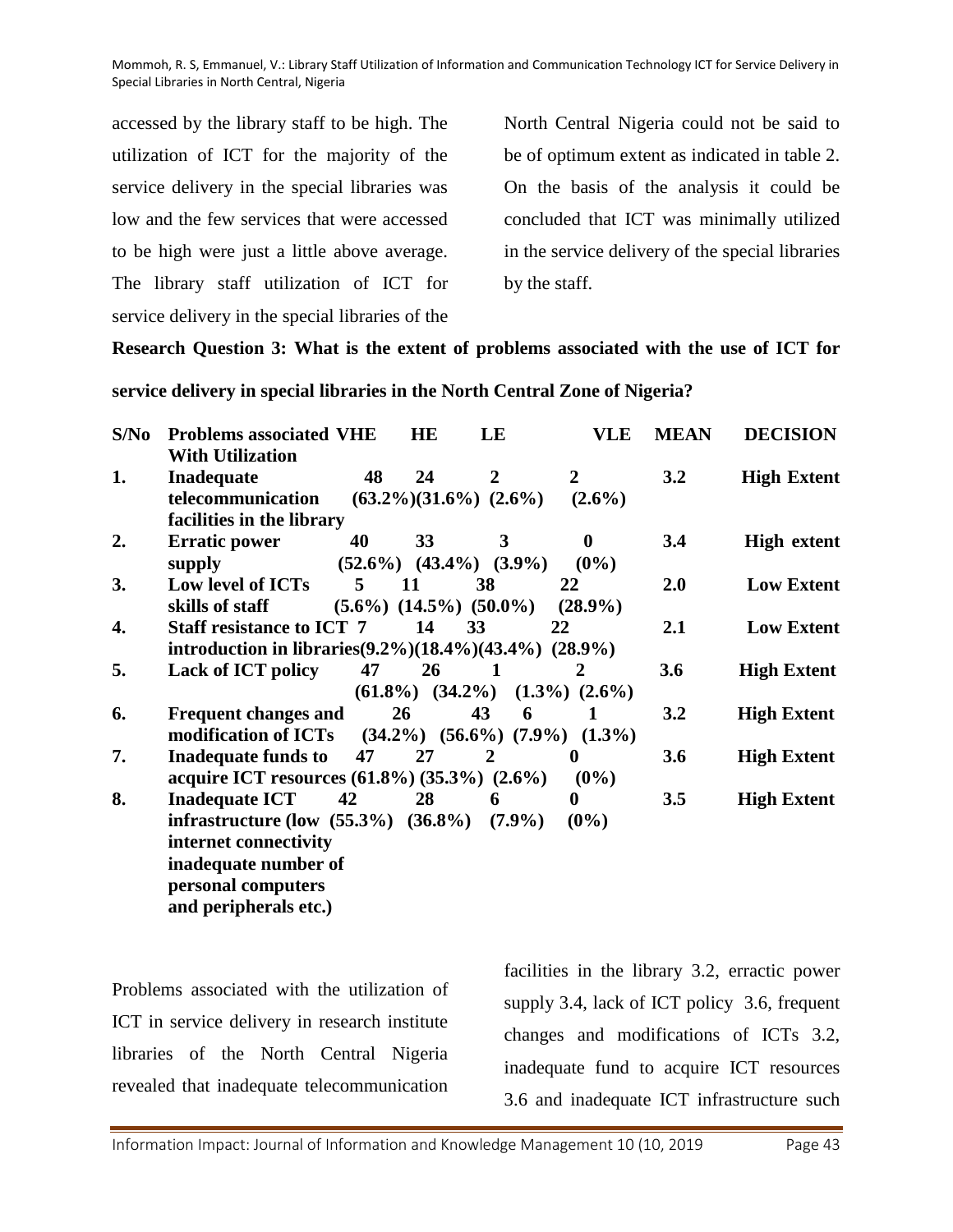as low internet connectivity, inadequate number of computers and peripherals were accessed to be major problems hindering the effective use of ICT in service delivery in the special libraries. Other minimal problems includes low ICT skills of staff 2.0 and staff resistance to ICT 2.1. For effective and efficient utilization of ICT in service

### **Discussion of Finding**

Special libraries investigated have some requisite ICT facilities available for utilization in service delivery. While some ICT facilities were found to be high, some were low. If the available ICT in special libraries are well utilized for service delivery by library staff, this could translate into better service delivery to users. This findings agree with Faboyinde (2006), Mommoh (2006), Igben and Akebo (2007), and Islam (2007) who in their research study respectively shows the different ICT facilities that were available in special libraries in Nigeria and Bangladesh. On the extent of library staff utilization of ICT for service delivery in the special libraries within the zone, the extent of ICT utilization was determined by assessing the usage of such ICT by the staff of the special libraries for different library services. From the expressed opinions of the staff, it was found that the level of ICT utilization in the service

delivery in special libraries of the North Central Nigeria, these problems must be tackled. From the analysis of the problem, the major problems are the responsibility of the management of the respective organisation where the special libraries are based.

delivery of the special libraries was minimal. Apart from the use of ICT for service delivery such as circulation, serials control and accessing online resources that was high, the utilization of ICT for other services were low, this can have negative effect on service delivery in special libraries and the special libraries may not be able to satisfy their users need as expected. The findings of the study here is consistent with the study of Mommoh (2006) who surveyed twenty three special libraries in the Federal Capital Territory Abuja, and found that out of twenty three (100%) special libraries , only nine (39%) had computers for same library services. The finding revealed several problems associated with the use of ICT for service delivery in special libraries of the North Central Nigeria. From the opinion of the majority of the staff , problems such as inadequate telecommunication facilities, erratic power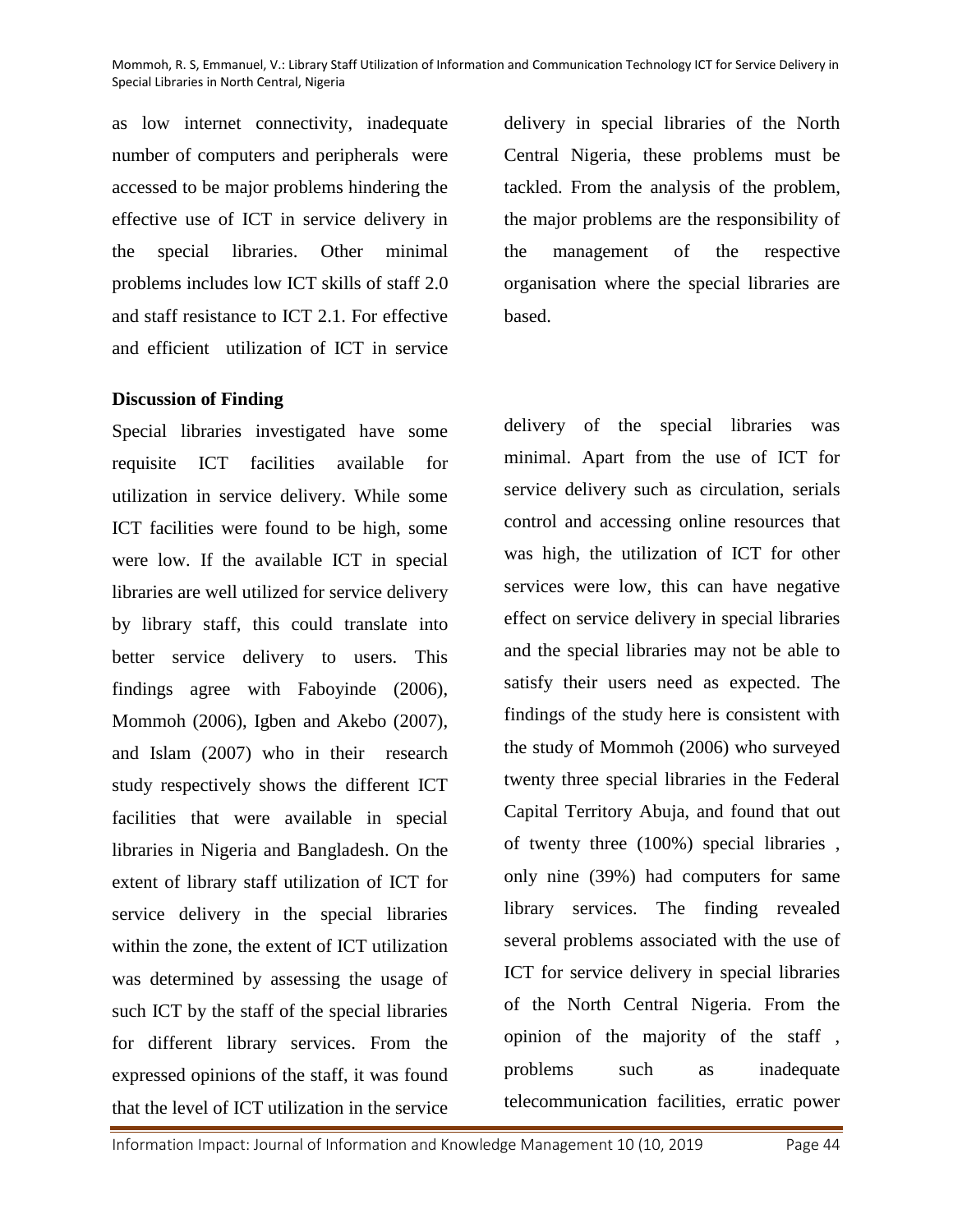supply, lack of ICT policy, frequent changes and modification of ICT's, inadequate fund and inadequate infrastructure such as low internet, low number of computers have constituted challenges in the use of ICT for service delivery in the North Central Nigeria. These problems are great and can negatively affect effective service delivery in the special libraries in digital age. This can lead to ineffective service delivery and users dissatisfaction with the library service in the special libraries of the North Central Nigeria. This findings agree with Oketunji (2003), Fanimehin (2008) and Maxwell (2011) who respectively identified problems

of ICT utilization in special and research libraries to include in adequate fund to handle hardware, software installation and maintenance of these facilities, librarian perception, vested interest of the head of department where the library is, lack of suitable infrastructure for the operation of ICT in special and research libraries in Nigeria, unskilled man power, erratic power supply and lack of zeal and commitment in the implementation of ICT policy in the running of the in-house chores in the special libraries on the part of government and management of these institutes and ministries.

# **Conclusion and Recommendations**

Information and communication technologies are changing the work of libraries and information center's more than ever before. Special libraries in North Central Nigeria and other part of Nigeria need adequate and relevant ICT to attend to their users need through effective service delivery. Increasing number of users, greater demand for library materials, increased in the amount of materials being published, new electronic formats and sources and development of new computers coupled with digital age are reasons while special

libraries in the North Central Nigeria needs ICT to effectively deliver their services. It was revealed that ICT's available in special libraries under study were inadequate, the utilization for service delivery is minimal and a lot of problems still hindering effective utilization of ICT for service delivery. Therefore management of special libraries in the North Central Nigeria library bodies such as Nigerian Library Association, Librarian Registration Council of Nigeria, librarians in special libraries and library supporters must help to develop ICT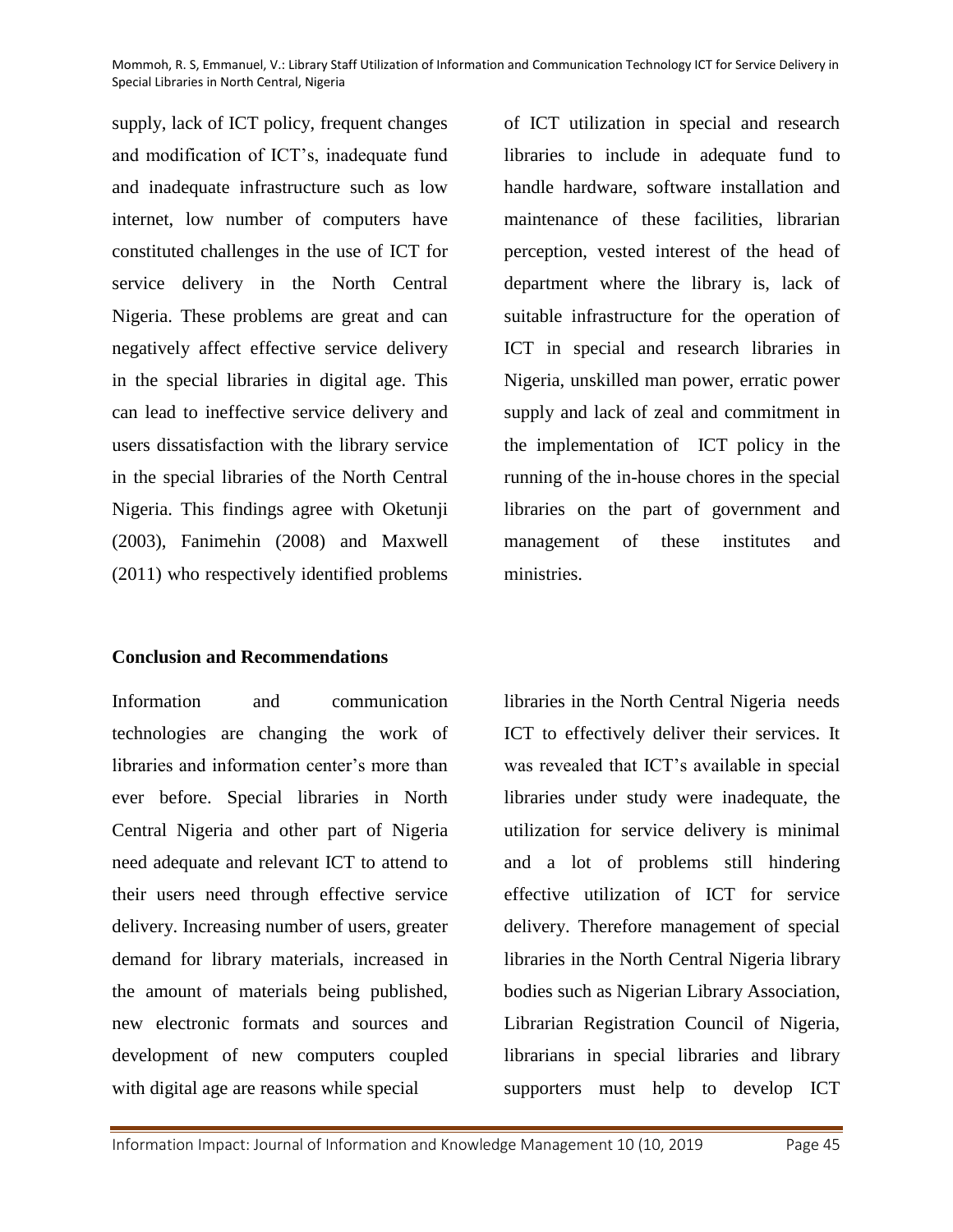facilities and ensure their utilization for effective service delivery. ICT utilization for service delivery in special libraries is indispensable for service delivery to users and in fact to the progress of librarianship. In the light of the above, special libraries budget in North Central Nigeria should be increased to accommodate and initiate the implementation of ICT tools. The management of special libraries can play a vital role by allocating sufficient funds for procurement and maintaining ICT facilities in their libraries. Parent organization of special libraries in North Central Nigeria, should provide adequate and relevant ICT

infrastructure for the application of the tools. Government should have a clear cut policy on the use of ICT for service delivery in special libraries, as this will spur or encourage the library staff to make it a point of deity to use ICT for service delivery and this will lead to high use of ICT, which will in turn enhance effective service delivery that will satisfy their users and also make the special libraries in the zone to remain relevant in digital age.

### **References**

- Achebe, E.E.E. (2005). The status of ICT in Nigeria public libraries. *Coal city libraries.* 2 (1&2), 13 – 31
- Adedigba, Y.A (1999) Special libraries in Nigeria Libraries 1982-1992.*Nigerian library Information Science Review: 10(1) Nos. 1&2 May-Nov.1-7.*
- Aina, L.O (2004). Library and Information science Text for Africa. *Ibadan;Nigria*: *Third world Information Services.*
- Akintunde S.A (2004). Library as tool for ICT development. *Paper presented at Nigeria Library Association 42nd National Conference and AGM,*
- *Solton International Hotel and Resort Akure, 20-25 June, 10-18*
- Cholin, C. (2001). Information management for an intelligent organization: the Art of Environment scanning. Med ford, NJ: Learned information. 16 – 18.
- Daniel, J.O. and Mathews, O.G. (2000). *Strategies and new tools for information delivery in the research and academic libraries:* Agenda for the new millennium. NLA Lagos.
- Daniel, J.O. Oketunji, I. Okoji, V.O & Abdulsalam .R. (2003) Forty years of